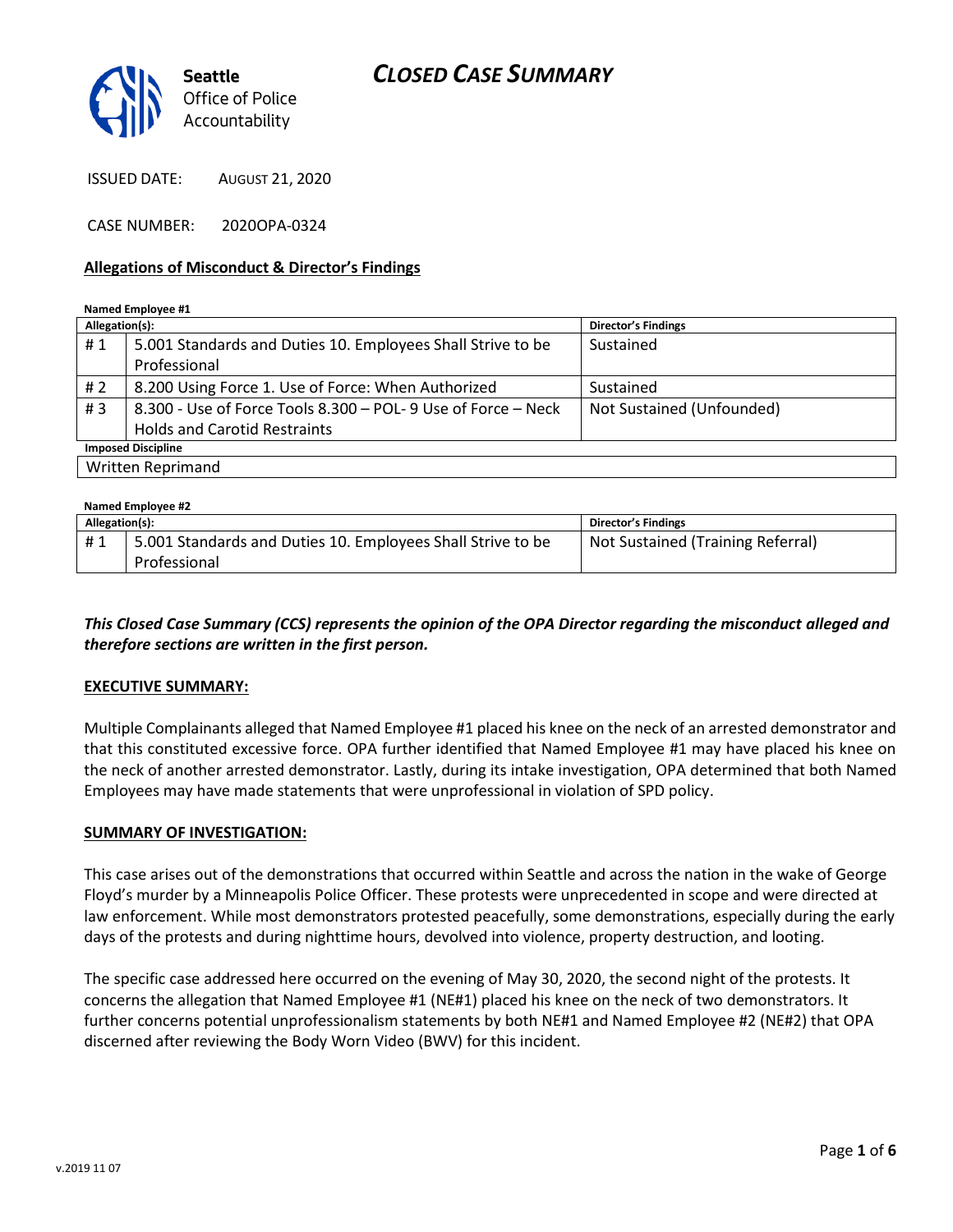

OPA CASE NUMBER: 2020OPA-0324

#### **ANALYSIS AND CONCLUSIONS:**

#### **Named Employee #1 - Allegation #1** *5.001 Standards and Duties 10. Employees Shall Strive to be Professional*

During its analysis of the BWV for this incident, OPA identified several statements made by NE#1 that may have been unprofessional. These statements are detailed below.

- While NE#1 was riding his bicycle, he traveled by an individual who said: "Fuck, I hate the cops." NE#1 responded: "Yeah, you're a bitch."
- At one point, WO#1 discussed a specific demonstrator with NE#1. WO#1 said: "If I see that kid popping a round…I'm going to [be] breaking off, I'm arresting him." NE#1 replied: "Yeah…yeah…yeah...I'm with ya… we'll fuck him up!"
- While standing around arrestees, one said: "I just want to go home to my kids." NE#1 stated: "Can you shut the fuck up, Jesus Christ."

With regard to the first and third statements, NE#1 said that he made them either under his breath or to other officers, not directly to community members. With regard to the second statement, NE#1 explained that he was referring to his willingness to use force if warranted under the circumstances. He told OPA that he uses profanity regularly but that it was not intended to be unprofessional.

As discussed in the context of NE#2, below, OPA recognizes how stressful this incident and entire day was for NE#1. However, his statements, particularly statements one and two, were simply unacceptable under Department policy. In statement one, he used a derogatory term towards a community member. While that individual insulted NE#1 first, he is expected to rise above responding as a function of his employment. In statement two, he threatened to "fuck" a demonstrator up. OPA has consistently found these types of statements surrounding the prospective use of force to be problematic and contrary to policy. OPA reaches the same conclusion here.

Based on a review of the totality of the record, OPA concludes that NE#1's statements violated the Department's professionalism policy. As such, OPA recommends that this allegation be Sustained.

### Recommended Finding: **Sustained**

## **Named Employee #1 - Allegation #2** *8.200 Using Force 1. Use of Force: When Authorized*

At approximately 11:30 p.m., a 911 call was placed from a T-Mobile store. It was reported that a group of individuals had broken into the store and were stealing property. Bicycle officers, including the Named Employees, responded to the T-Mobile. The officers were recording BWV at the time. It was a very chaotic scene. As the officers arrived, individuals could be seen running out of the store and away from police. NE#2 grabbed onto a male – referred to here as Subject #1 – and pulled him down to the ground. NE#1 rode up and assisted NE#2 with handcuffing Subject #1. NE#1 told the individual to put his hands behind his back. NE#1 put his hands on the back of the individual's neck and pushed his face down towards the ground. NE#2 again told him to put his hands behind his back. NE#2's BWV showed NE#1 place his knee on Subject #1's head area (*see* NE#2's BWV, at 01:21:17). As the handcuffing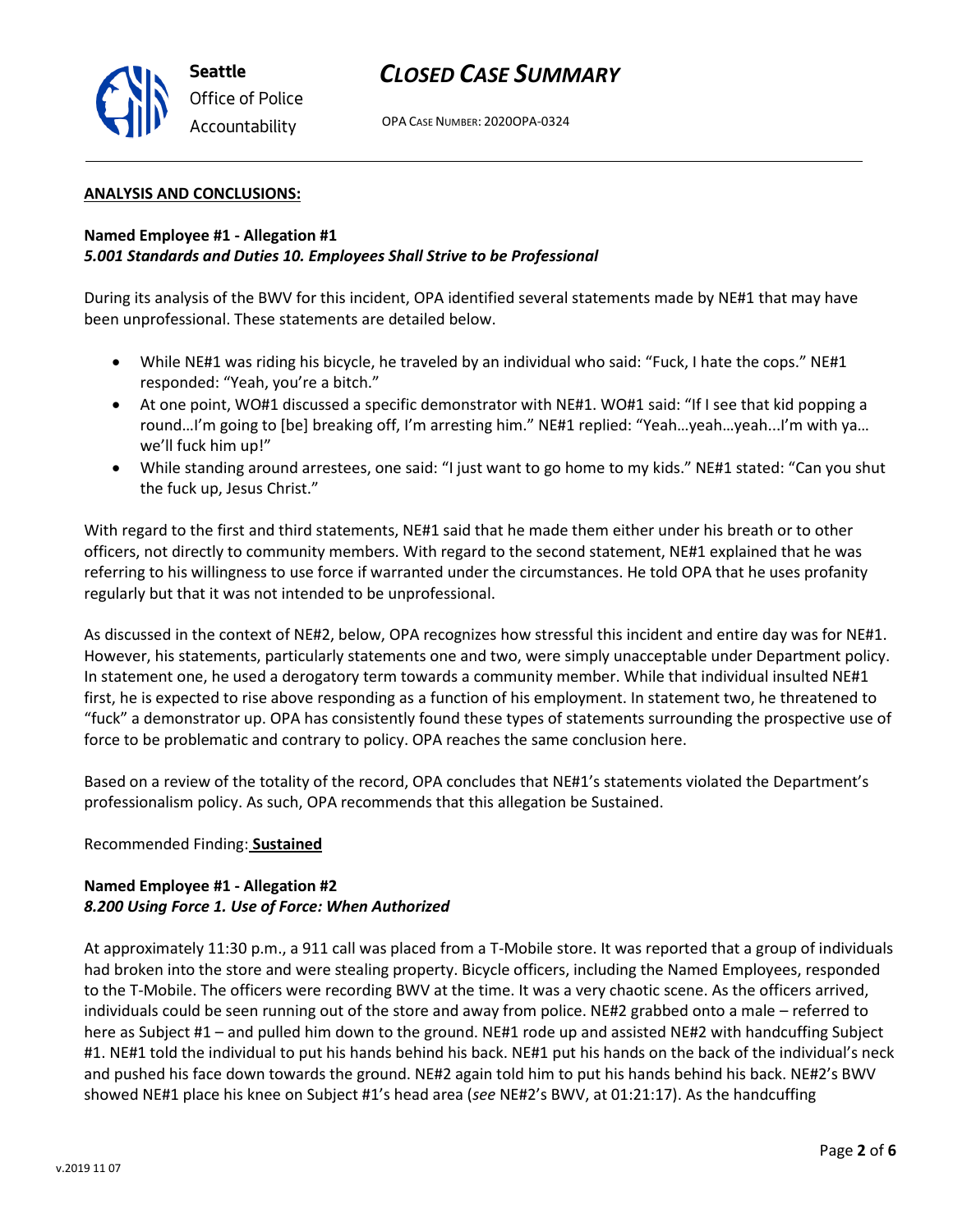

OPA CASE NUMBER: 2020OPA-0324

proceeded, NE#1's knee could be viewed on Subject #1's lower head and, potentially, the neck area (*see* NE#2's BWV, at 01:21:24.)

At that moment, another male – referred to here as Subject #2 – ran out of the T-Mobile. NE#1 grabbed him and pulled him down to the ground while assisted by another officer – referred to here as Witness Officer #1 (WO#1). At that time, people observing yelled at the officers to get off of Subject #2. Multiple bystanders yelled that NE#1 had his knee on Subject #2's neck. BWV captured WO#1 say to NE#1: "Get your knee off his neck." NE#1 replied: "Yup." WO#1 then physically moved NE#1's knee down to Subject #2's shoulder blade area. Once Subject #2 was handcuffed, the officers discontinued using force on him.

A video of Subject #2's arrest and the positioning of NE#1's knee was recorded by a community member and went viral on social media. OPA subsequently initiated this investigation.

As part of its analysis of this case, OPA reviewed the BWV and the video recorded by community members. OPA was able to isolate the portions of those videos that captured the placement of NE#1's knee. OPA also interviewed NE#1, NE#2, and WO#1.

NE#1 described the day that preceded this incident. He said that it was chaotic and said that he and other officers were the subjects of continuous verbal and physical abuse. He said that he was exhausted. He explained that he was initially assigned to crowd control but, as the evening progressed, he was solely responding to ongoing looting and property damage. He said that there were crowds of people moving throughout the streets and breaking windows of stores throughout the downtown area. NE#1 was with the Seattle Fire Department at a North Face store that demonstrators had tried to set on fire when the officers were advised of looting at the T-Mobile. He responded with other officers, including NE#2. He saw approximately 100 people in the near vicinity of the store and around 25 people running out of the store holding phones and other items in their hands. NE#1 observed NE#2 arrest Subject #1 and assisted him in doing so. He then saw Subject #2 running out of the T-Mobile. He took Subject #2 down to the ground. He said that he used his knee on Subject #2's back to secure him and prevent him from moving.

NE#1 explained that it is important to control the head of a detained subject to prevent that individual from moving around. He said that the best way to do so was with the knee placed at the top of the shoulder blades or on the head. He acknowledged that he was not trained to place his knee on a subject's neck or to impair a subject's breathing in any respect. He denied placing his knee on the neck of either Subject #1 or Subject #2. He believed that the positioning of his knee during this incident was appropriate and consistent with training. NE#1 heard WO#1 tell him to move his knee off of Subject #2 and recalled that WO#1 moved his knee. He did not have a problem with this and felt that it was done more to quell the concerns being voiced by the crowd.

WO#1 told OPA that he could hear people yelling at NE#1 to get his knee off of Subject #2's neck. He recalled that, at the time, he was trying to remove Subject #2's backpack, which had risen up Subject #2's back towards his neck. WO#1 said that, given the positioning of the backpack, he could not tell where NE#1's knee was exactly. However, given the statements that were being made by the crowd, he moved NE#1's knee further down Subject #2's body towards his back. WO#1 felt that this would diffuse the crowd and would be better positioning for NE#1's knee.

OPA further interviewed Subject #2. He stated that, while he was in the vicinity of the looting, he was not involved in it and was backing away when he saw police arrive. He said that he was pulled down to the ground and, although he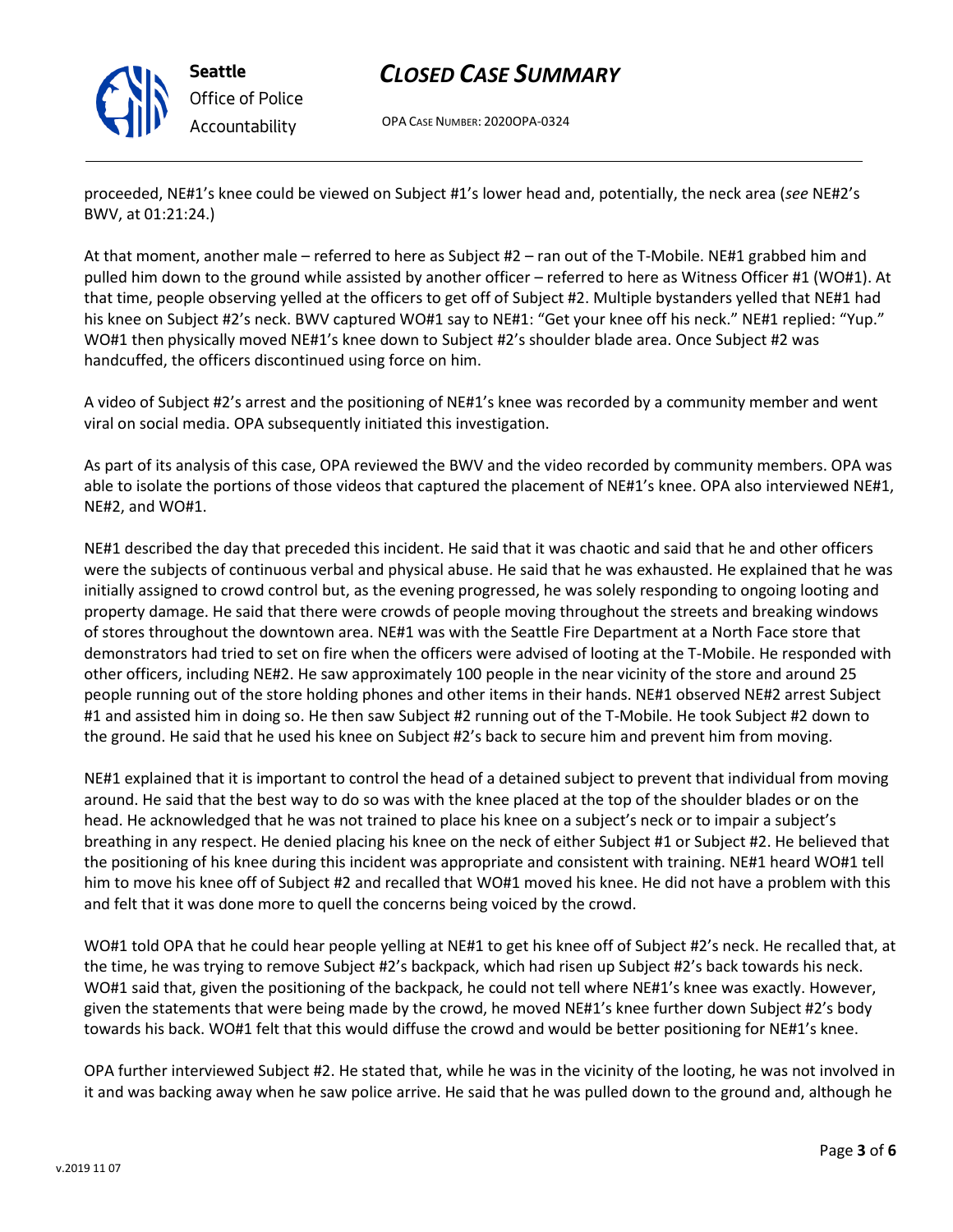OPA CASE NUMBER: 2020OPA-0324

was not resisting, NE#1 pushed his face into the concrete. He said that NE#1 had a knee on his neck. He disclosed to OPA that he suffered injuries and provided photographs documenting those injuries.

OPA closely scrutinized the video reflecting the placement of NE#1's knee. From OPA's analysis, it was inconclusive whether NE#1's knee was ever directly placed on Subject #2's neck. There were clear moments where his knee was on Subject #2's head and, at one point, NE#1 shifted his knee to place it horizontally across Subject #2's head towards his neck. However, OPA cannot say definitively that NE#1's knee impacted the neck for any sustained amount of time.

In OPA's perspective, the video is clear that NE#1 did place his knee on Subject #2's neck when Subject #2 was first taken down to the ground. He then readjusted his knee, again placing it on Subject #2's neck. While it does not appear that the placement of the knee caused Subject #2 to have trouble breathing; it was in an area it was prohibited from being.

OPA notes that SPD trains its officers on how to handcuff subjects on the ground. This technique, called prone handcuffing, may involve an officer placing a knee on the upper back of a subject. While some officers utilize a knee on the head, this tactic is not included in Department training and is largely discouraged. Though it can cause injuries, a knee on top of the head will not impair breathing or cause choking. Placing a knee on a subject's neck, however, is flatly prohibited. Even if not intended to impair breathing, it can functionally do so. As the nation saw in Minneapolis, that improper tactic can cause serious injury and even death.

In evaluating the video and based on OPA's interviews, OPA finds no evidence suggesting that NE#1 intended to restrict Subject #2's breathing in any respect or, for that matter, to make contact with his neck. Indeed, NE#1 did not believe that he did so here and said that his goal was to place his knee on Subject #2's upper shoulders at the base of his neck. Even if he did not intend to place his knee on the neck, OPA concludes that he did so. Given this, OPA consequently finds that NE#1's force on Subject #2 was inconsistent with policy. Specifically, OPA finds that the force was neither necessary nor proportional under the circumstances. The force was not necessary as there were reasonable alternatives available to NE#1 other than placing his knee on Subject #2's neck. Most notably, he could have properly placed his knee on the back or, if that was unavailable, on the head. The force was not proportional as the risk of injury from his improper placement of the knee outweighed the threat of harm and/or escape posed by Subject #2.

In reaching this finding, OPA wants to be clear that, as indicated below, it does not find that NE#1 used a neck or carotid restraint. In this respect, the case discussed herein is not comparable to what occurred in Minneapolis. There an officer kneeled on George Floyd's neck for eight minutes and 46 seconds, with his hands in his pockets, without Mr. Floyd or others presenting any imminent threat, and while Mr. Floyd repeatedly called out for help and said that he could not breathe. Here, NE#1 placed his knee on Subject #2's neck for approximately 13 seconds, without appearing to compromise Subject #2's breathing, and while in a chaotic situation with ongoing looting, damage, and in the immediate vicinity of potentially hostile demonstrators.

This does not excuse what NE#1 did here. Indeed, even if NE#1 placed his knee on Subject #2's neck inadvertently and without impairing Subject #2's breathing, it was still inconsistent with policy and training. As such, OPA recommends that this allegation be Sustained.

Recommended Finding: **Sustained**



**Seattle**

*Office of Police Accountability*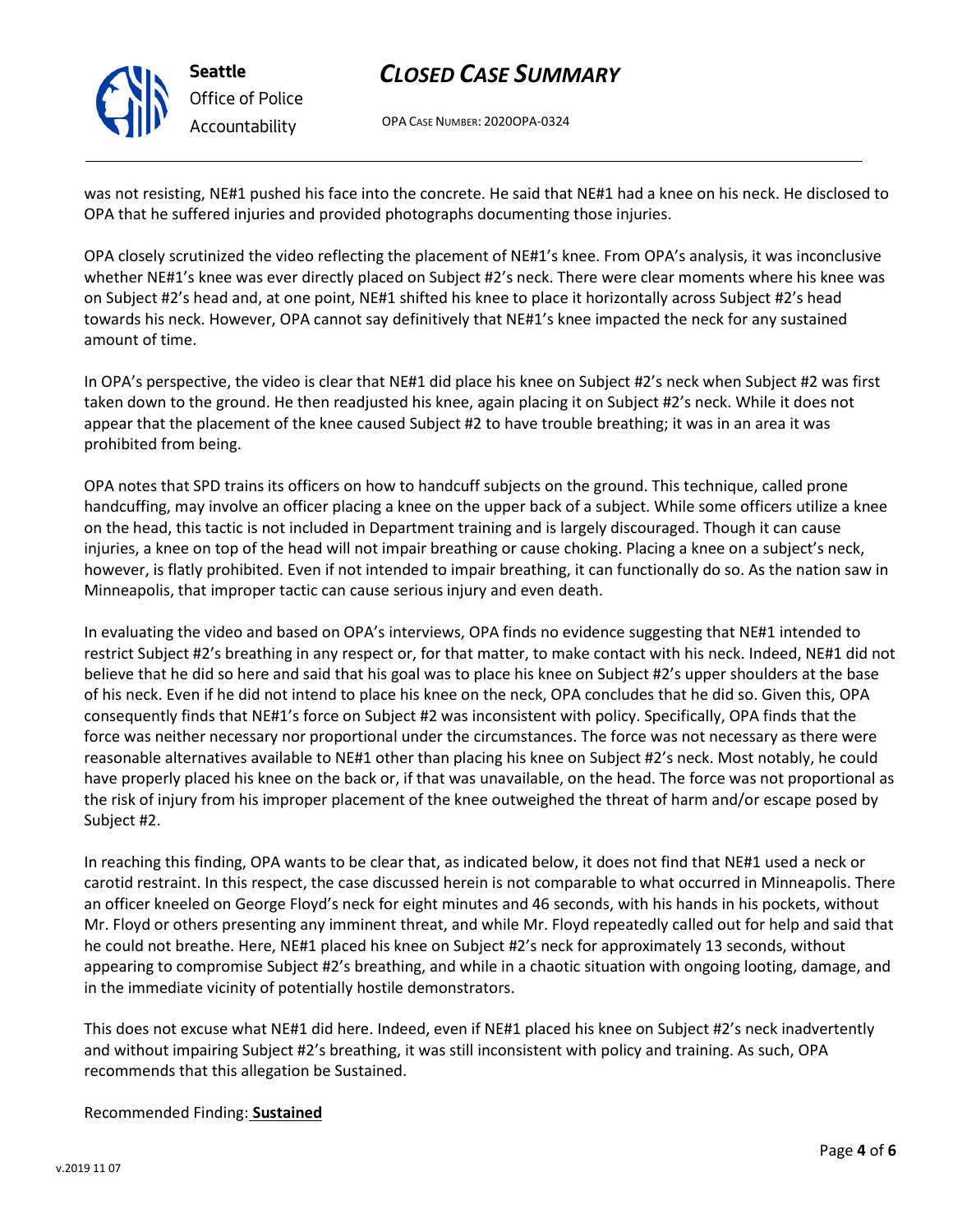OPA CASE NUMBER: 2020OPA-0324

## **Named Employee #1 - Allegation #3** *8.300 - Use of Force Tools 8.300 – POL- 9 Use of Force – Neck Holds and Carotid Restraints*

SPD Policy 8.300-POL-9, which was in effect at the time of this incident, strongly discouraged the use of neck or carotid restraints. The policy defined a neck hold as using the arm or another firm object to control or disable a subject by putting pressure on the neck or windpipe. A carotid restraint was defined as where an officer uses a technique to control or disable a subject by "applying pressure to the carotid artery, the jugular vein, or the sides of the neck with the purpose or intent or effect of controlling a subject's movement or rendering a subject unconscious by constricting the flow of blood to and from the brain." Since this case occurred, the use of neck or carotid restraints by SPD officers has been completely prohibited.

NE#1 did not use a neck restraint per its definition. OPA further finds that his act did not constitute a carotid restraint as contemplated by the policy because OPA cannot establish that he used his knee on the neck with the purpose or intent of impairing Subject #2's breathing. From a review of the totality of the evidence, NE#1's goal appeared to be to secure Subject #2's body so that he could not move and to allow WO#1 to handcuff him. OPA concludes that, even if contrary to policy, to find that NE#1 used a carotid restraint requires intent that is simply not present here.

Accordingly, OPA recommends that this allegation be Not Sustained – Unfounded.

## Recommended Finding: **Not Sustained (Unfounded)**

### **Named Employee #2 - Allegation #1** *5.001 Standards and Duties 10. Employees Shall Strive to be Professional*

As discussed more fully above, NE#2 arrested several individuals who were either within the T-Mobile or who were observed running out of the store. Subject #2, who was one of those individuals, explained to NE#2 after his arrest: "I was running away from the crowd." NE#2 responded: "You were running away from the crowd, out of the store." He further stated: "You're under arrest…I don't care to hear your story…you can tell your story to a judge." After Subject #2 and other individuals who had been arrested in the vicinity of the T-Mobile continued to engage with NE#2, he stated: "I'm tired of you guys ruining my fucking city...I'm tired of it...I don't want to hear...I don't want to hear you guys fucking talk."

After reviewing the BWV and hearing this statement, OPA classified an allegation of unprofessionalism against NE#2. As part of its investigation into this aspect of the case, OPA interviewed NE#2.

NE#2, like NE#1, described the chaotic nature of the day, the lack of any breaks, repeated damage to buildings and looting, and being subject to physical and verbal abuse by demonstrators. NE#2 acknowledged that what he said to Subject #2 contained profanity and that Subject #2 likely heard the comment that was made. However, he told OPA that he was not directing profanity towards Subject #2 as an insult but was letting him know how upset it made him to see the City damaged during the demonstrations and that he did not want to hear Subject #2 speak any more. NE#2 denied that what he said was unprofessional in violation of SPD policy.

As with NE#1, OPA recognizes how exhausted and demoralized NE#2 must have felt with all that was going on around him and based on what he had experienced that day. From OPA's review of the video, it appears clear that



**Seattle**

*Office of Police Accountability*